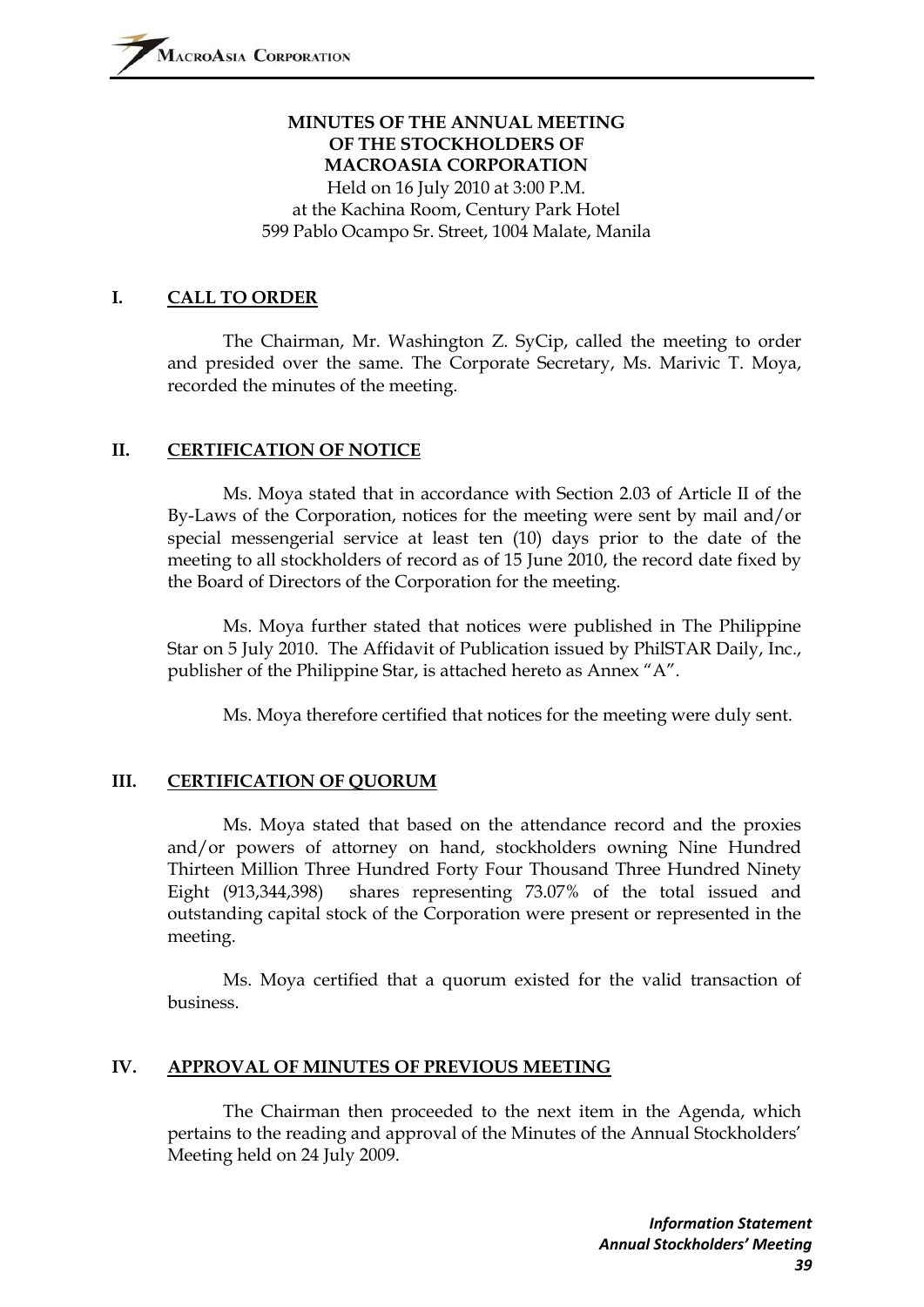After discussion and upon motion duly made and seconded, the stockholders approved the Minutes of the Annual Stockholders' Meeting held on 24 July 2009.

#### **V. MANAGEMENT REPORT**

Mr. Joseph T. Chua, the Corporation's President and Chief Executive Officer, reported on the results of operations of the Corporation and its subsidiaries for the year ended 31 December 2009. A copy of the President's Report is attached hereto as Annex "B".

#### **VI. APPROVAL OF THE AUDITED FINANCIAL STATEMENTS AS OF 31 DECEMBER 2009 .**

The Chairman then proceeded to the next item on the Agenda, which pertains to the approval of the Audited Financial Statements of the Corporation for the year ended 31 December 2009.

Upon motion duly made and seconded, the stockholders approved the Audited Financial Statements of the Corporation for the year ended 31 December 2009.

### **VII. APPROVAL, CONFIRMATION AND RATIFICATION OF ALL ACTS, PROCEEDINGS AND RESOLUTIONS OF THE BOARD OF DIRECTORS AND MANAGEMENT .**

The Chairman then proceeded to the next item on the Agenda, which pertains to the approval, confirmation and ratification of all acts, proceedings and resolutions of the Board of Directors and Management of the Corporation since the last Annual Stockholders' Meeting held on 24 July 2009.

Upon motion duly made and seconded, the stockholders approved the following resolution:

"**RESOLVED**, That all acts, proceedings and resolutions of the Board of Directors and of Management since the last Annual Stockholders' Meeting held on 24 July 2009 up to today's meeting be, as they are hereby approved, confirmed and ratified."

### **VIII. ELECTION OF DIRECTORS**

The following were unanimously elected as Directors of the Corporation to act as such for the ensuing year and until the election and qualification of their successors: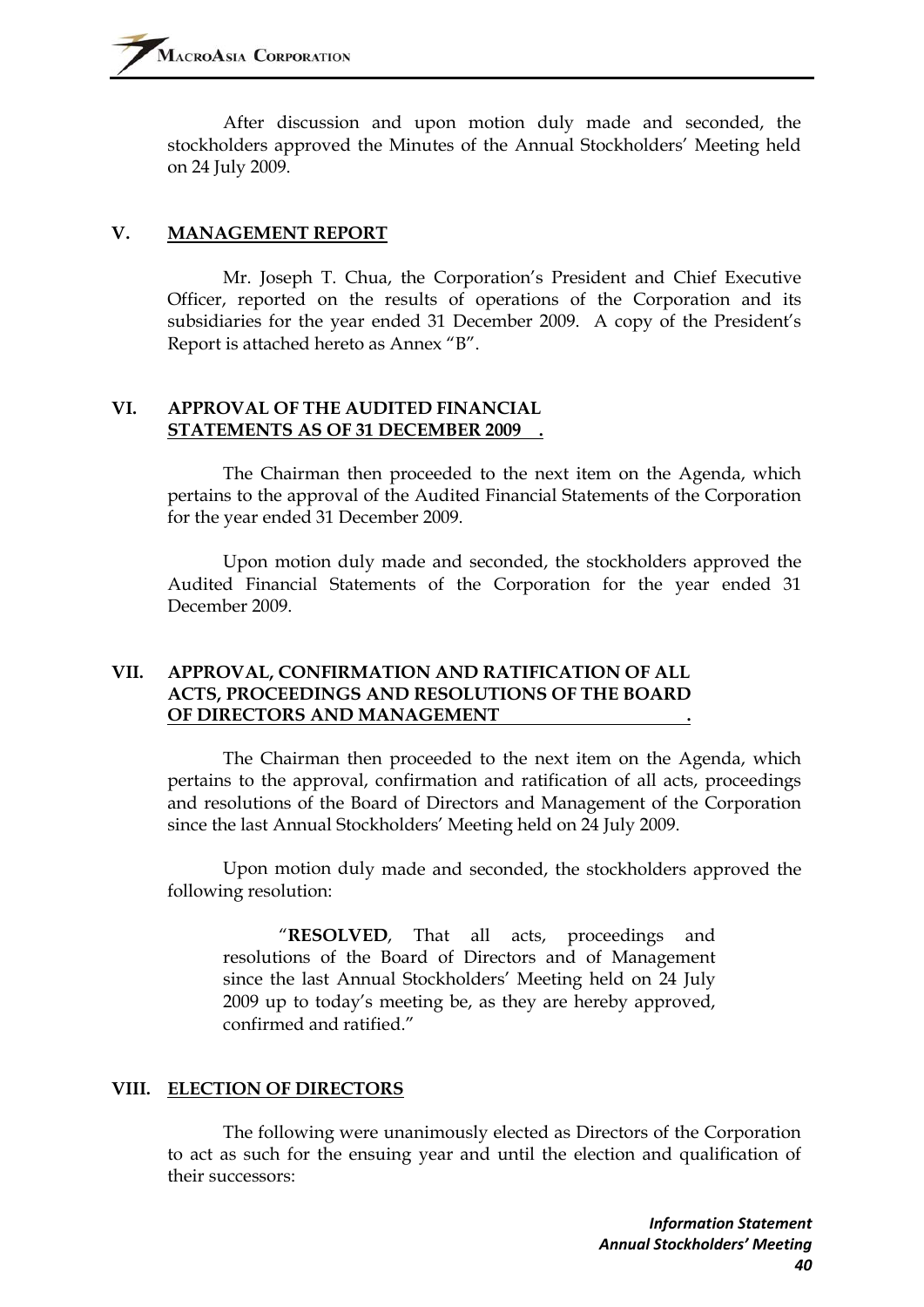Washington Z. SyCip Harry C. Tan Joseph T. Chua Lucio K. Tan, Jr. George Y. SyCip Jaime J. Bautista Jose Ngaw Enrique M. Aboitiz, Jr. – Independent Director Johnip G. Cua – Independent Director

#### **IX. APPOINTMENT OF EXTERNAL AUDITOR**

The Chairman then proceeded to the next item on the Agenda, which pertains to the appointment of external auditors of the Corporation for the ensuing year.

Upon motion duly made and seconded, SGV & Co. was unanimously appointed as external auditor of the Corporation for the ensuing year.

### **X. ADJOURNMENT**

There being no further business to transact, upon motion duly made and seconded, the meeting was adjourned.

CERTIFIED CORRECT:

 **MARIVIC T. MOYA**  Corporate Secretary

**ATTEST:** 

**WASHINGTON Z. SYCIP**  Chairman

ash min 071610 MAC15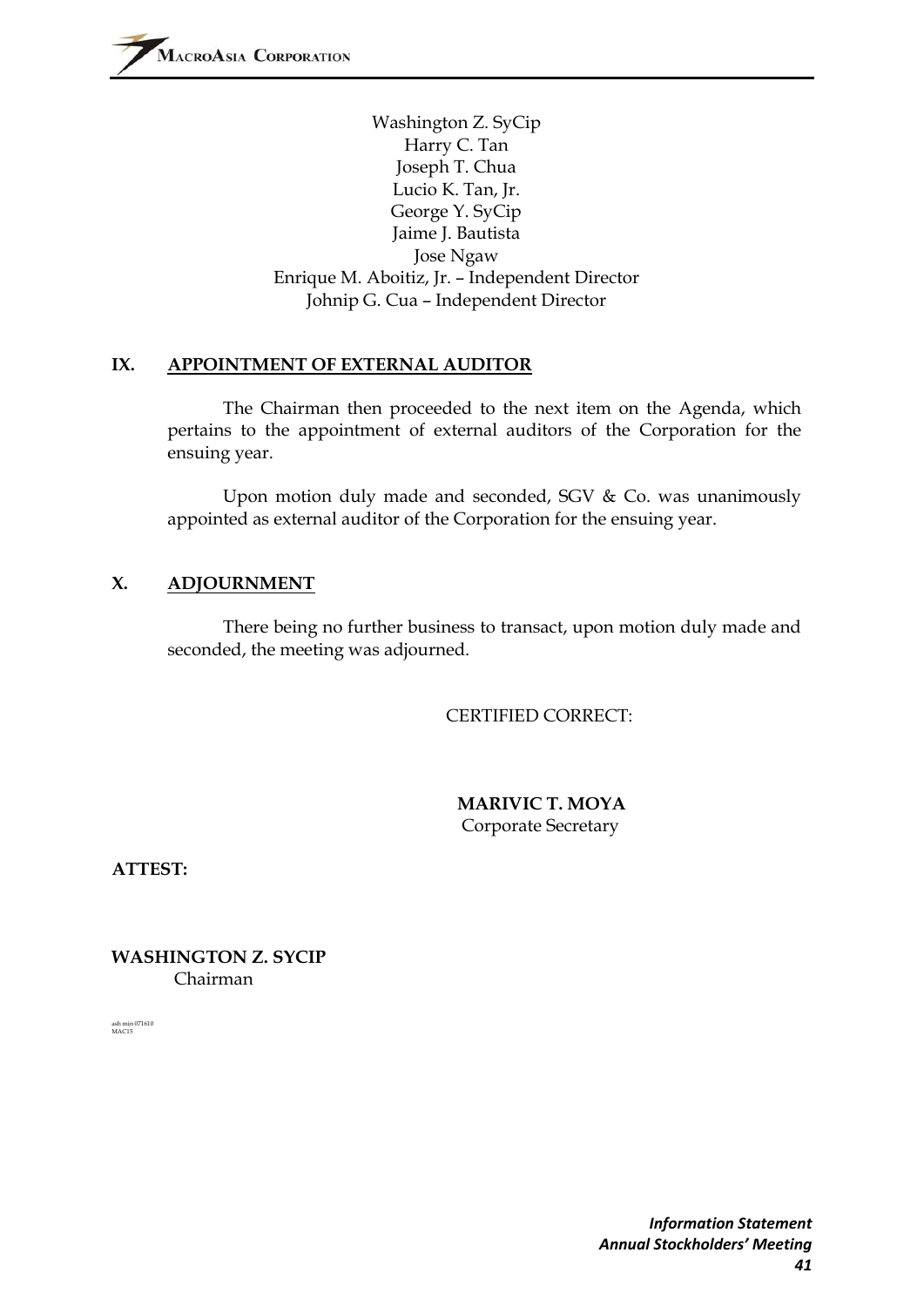REPUBLIC OF THE PHILIPPINES ) CITY OF MANILA s.s.

#### **AFFIDAVIT OF PUBLICATION**

I, PERLITA R. DE LARA, of legal age, married, Filipino and with office address at c/o PhilSTAR Daily, Inc., 202 Railroad Street comer Roberto S. Oca Street, Port Area, Manila, after being duly sworn to in accordance with law depose.

That I am the ACCOUNTING SUPERVISOR of the PhilSTAR Daily, Inc. a domestic corporation duly organized and existing under by virtue of Philippine laws with office and business address at 202 Railroad Street corner Roberto S. Oca Street, Port Area, Manila.

That the said corporation publishes THE PHILIPPINE STAR, a daily broadsheet newspaper published in English and of general circulation.

| MicroAna Correiunes<br>Nettice is hereby given first the annual                                                                                                                                                                                                      |
|----------------------------------------------------------------------------------------------------------------------------------------------------------------------------------------------------------------------------------------------------------------------|
| maximu of the stockholders of MACROMSIA<br>CORPORATION (the "Company") will be liefd<br>on 16 July 2010, Friday, 300 p.m. of the<br>Kachina Room, Century Park Hetel, 509 Pahlo<br>Ocarron, Sr. Street, 1904 Nature, Maruta.                                         |
| At stockholders of record of the Company<br>se of 15 June 2010 stuff be entitled to attend<br>and vote nt stad served stockholders' meeting.                                                                                                                         |
| All adending stockholders are assurested to<br>Iring with them notes form of klentification such<br>as chiver's license, passport, witer's 83 or bower<br>worker to facility reperiors of attentions<br>The registration shall slow at 2:30 p.m. on 16.<br>JUN 2010. |
|                                                                                                                                                                                                                                                                      |

That the order of **MacroAsia Corporation** captioned as follows: **Notice** 

(Please see attached printed text) had been published In The Philippine STAR in its issues of:

July. 05, 2010

FURTHER AFFIANT SAYETH NAUGHT. Manila, Philippines

≀. DE LARA Affiant

day of JUL 1 3 2010 SUBSCRIBED AND SWORN to before me this 20 affiant exhibited to me her Community Tax Certificate No. 22090509 issued at Manila on January 04, 2010

| Doc. No.  |            |
|-----------|------------|
| Page No.  |            |
| Book No.  |            |
| Series of | $\sqrt{2}$ |

ATTY, ROMALD SEGUNDING C. CH NOTARY + USLIG - CITY OF MANILA 4DMIN. NO. 2009-188-DHTIL DEC. 31, 2010 **PALL NO. 54899** #0.945 BENAVIDEZ ST BNDO MANILA DIS at A way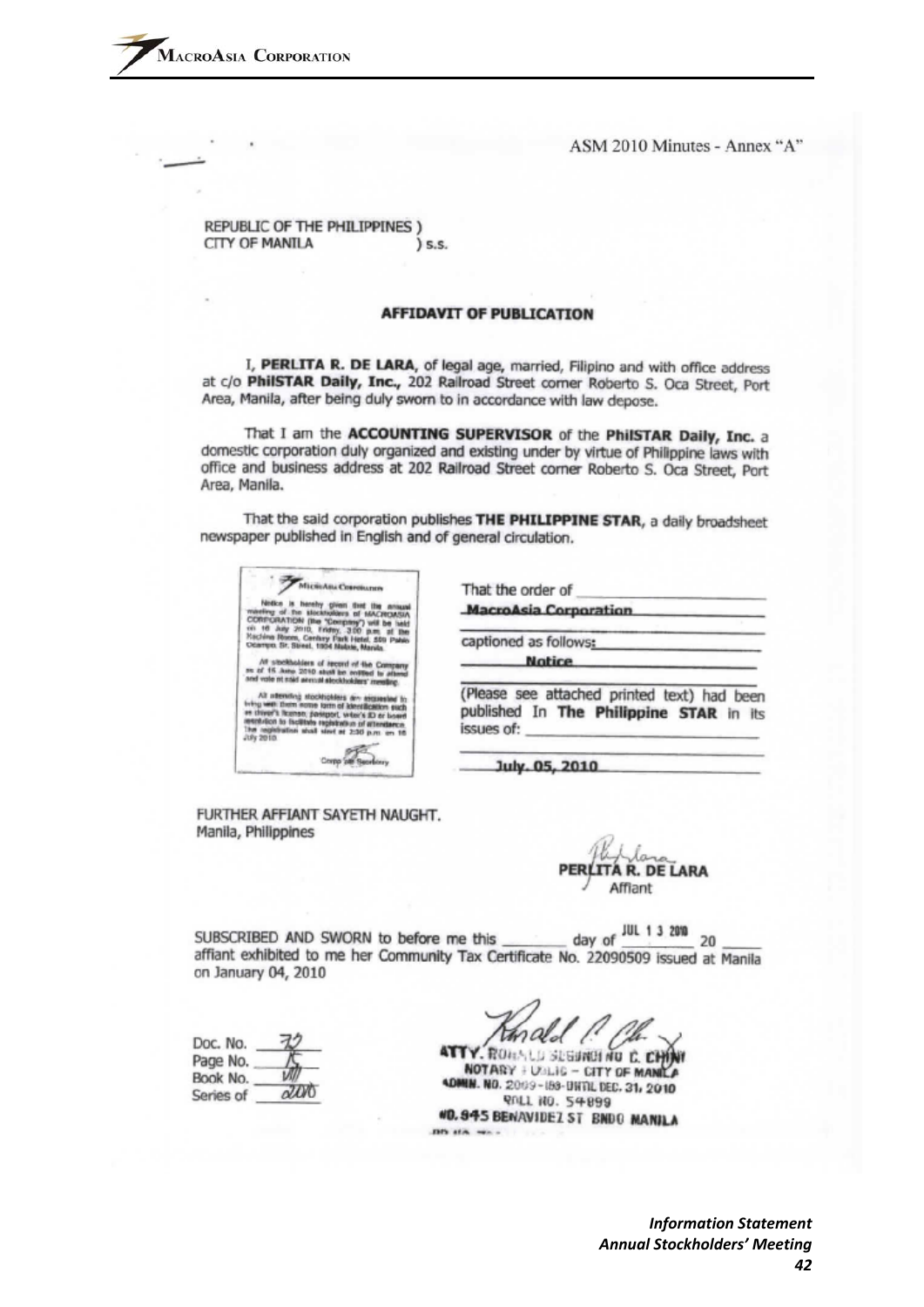ASM 2010 Minutes - Annex "A-1"

骆

# **ALLIED BANK**

ALLIED IMMX CENTER 6754 Ayala Ave corner Legaspi St.<br>Makati City, Philippines<br>Tets. Nos.: 816-3311 to 50-318-796-1049 www.alliedbank.com.uh

| July 16, 2010<br>Date |  |
|-----------------------|--|
|-----------------------|--|

ATTY. MARIVIC T. MOYA To **Corporate Secretary** 

#### Re FINAL TABULATION OF ATTENDANCE ţ.

Below is our final tabulation of attendance for the Macroasia Corporation Annual Stockholders' Meeting as of 3:00 in the afternoon of July 16, 2010:

|                 | Number of Shares | PERCENTAGE |
|-----------------|------------------|------------|
| IN PERSON       | 49,241,148       |            |
| <b>BY PROXY</b> | 864, 103, 250    | 69.13      |
| <b>TOTAL</b>    | 913.344.398      | 73.07      |

TOTAL OUSTANDING & ISSUED COMMON SHARES

1,250,000,000

ALLIED BANKING CORPORATION **Trust & Investments Division** By:

**HELEN Y. ANG Vice President**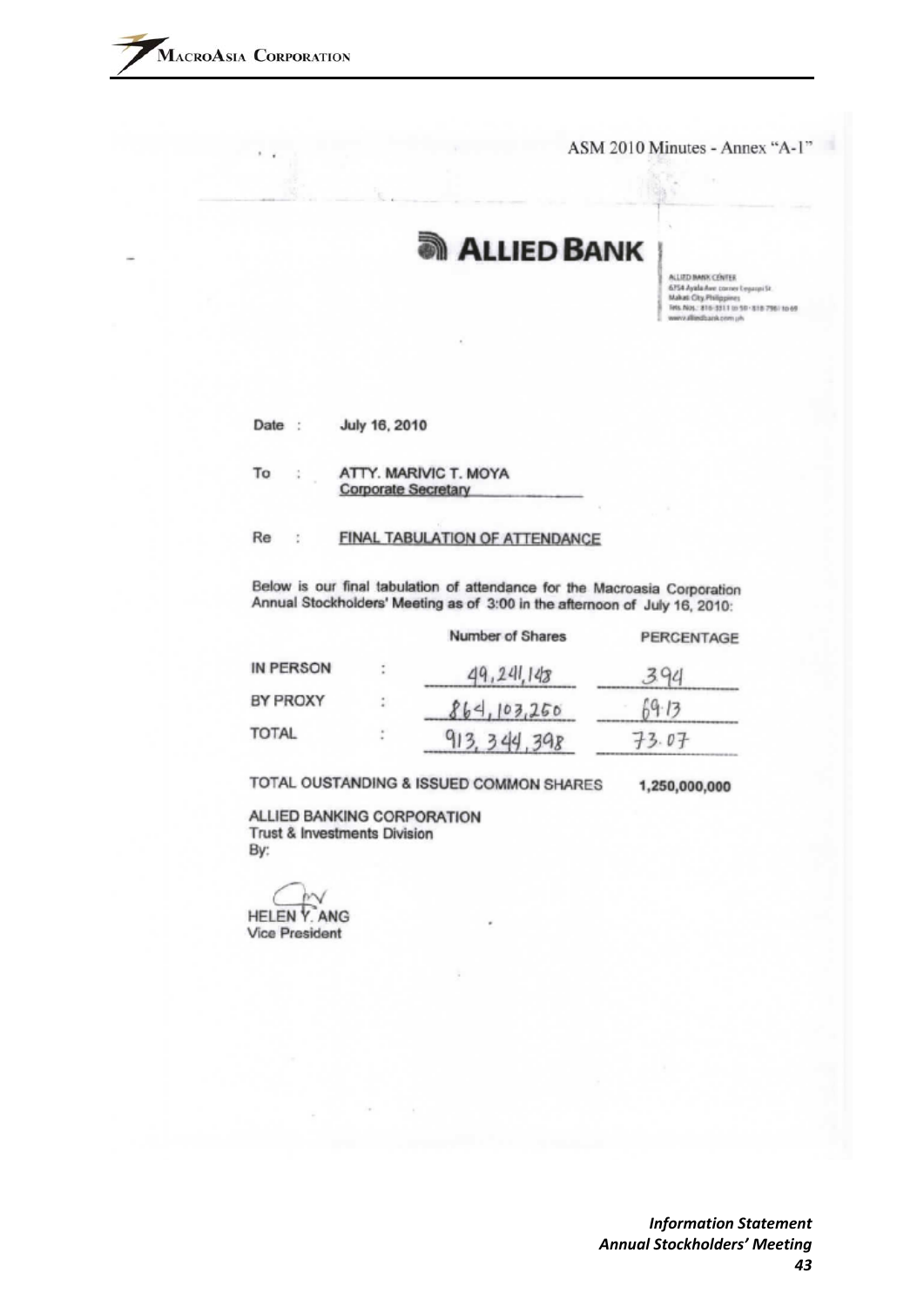#### **2009 ANNUAL REPORT PRESIDENT'S MESSAGE**

To all our Stakeholders:

Corporate performance in times of adversity is possible for a company whose people dare to dream for the better and who work passionately as a team to achieve that dream. Your company, MacroAsia, is blessed to have one such team, because of your unwavering support and confidence. In the timeframe of 2008-2009, MacroAsia is a testament to such performance in tough conditions, because its people dared to dream and work together.

This report on our operating performance for 2009 highlights our Company's continuing growth that is made possible largely because of the communal contributions of all its stakeholders under difficult operating conditions.

#### *Operating Results*

In a time when industries continue to struggle through the effects of a global economic slowdown, we are pleased to report that the MacroAsia Group posted consolidated operating revenues amounting to **P** 1.12 **billion – an 11%** increase from previous year's revenue of **P** 1.01 billion. This increase was led by our catering outfit, MacroAsia Catering Services, Inc. (MACS), whose revenues soared to **P 714 million,** up by **P 96 million or 16%**, *compared to P* 618 million in 2008. Our ground handling business and helicopter chartering services accounted for the rest of the revenue increases.

Our subsidiaries succeeded in controlling their costs, as they continued with their sustainable cost leadership efforts. Notwithstanding the revenue increases which were driven largely by business volume growth, our subsidiaries' direct cost was maintained at about *P= 800 million*, the same level as 2008. Consequently, gross profit increased to *P= 321 million, up by P 107 million or 50% compared to P 214 million in 2008.* 

Our equity in the net income of associates went down from *P= 363 million* in 2008 to *P= 324 million in 2009, a decline of Pe 39 million* or 11% basically due to accounting provisions taken up by our MRO affiliate in 2009 and the revenue decline in our catering affiliate in Mactan, Cebu.

Considering that most of our revenues are collected and denominated in US dollars, the forex risk is always inherent in our businesses,. The weakening of the US Dollar to the peso in the first quarter of 2009 generally account for our forex losses of *P22 million* in 2009.

After all other expenses and taxes, our net income amounted to **P 316 million**; a **P 26** *million or 9%* increase from the 2008 net income of **P 290 million.** On another light, year 2009 performance is about 2 ½ times better than that of 2005 - the year when we started to build our dividend history. Year 2005 net income stood then at **P 124 million**, and with this as a reference base, we can say that our company has indeed grown and continues to grow.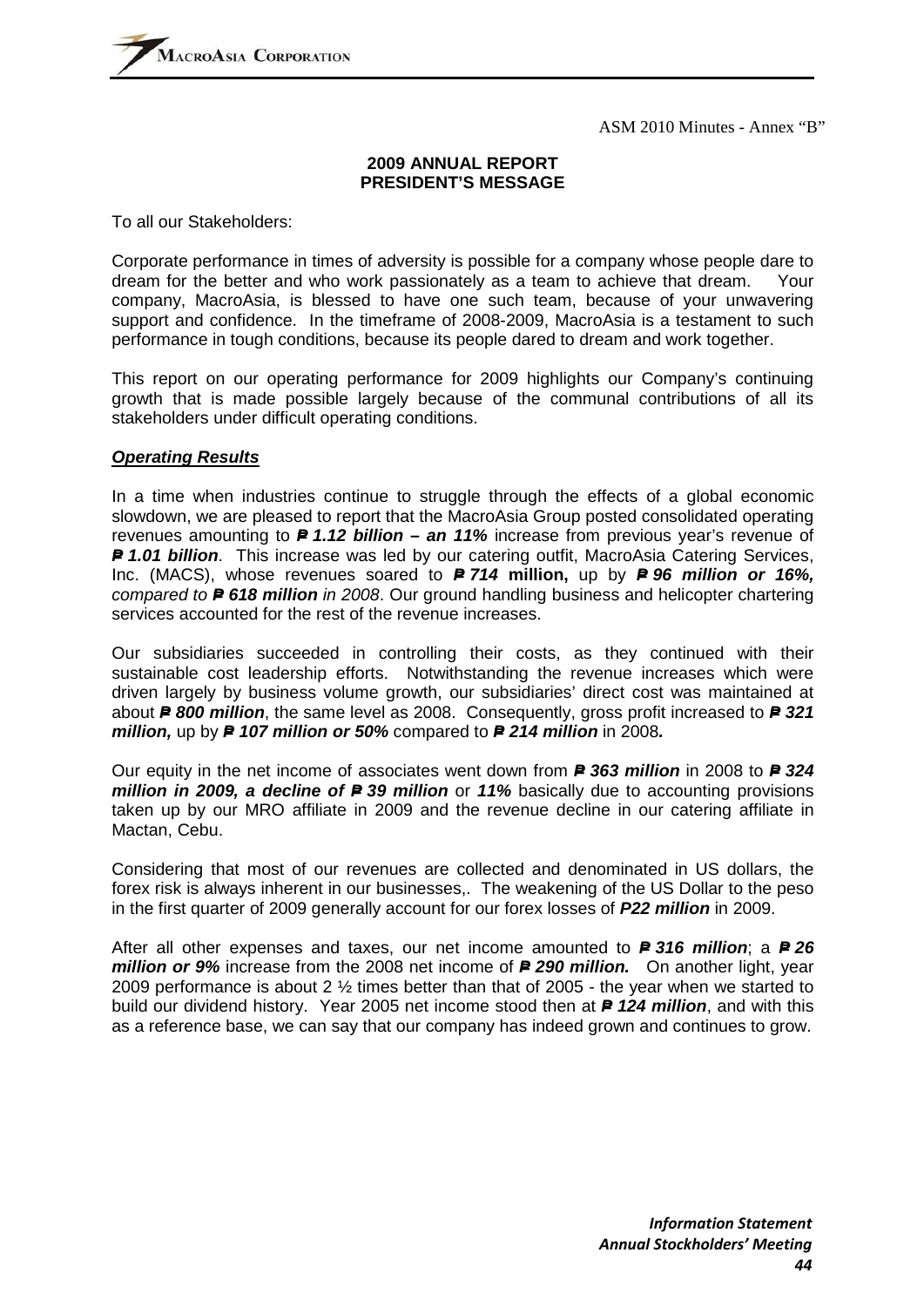#### *Financial Position*

Consolidated total assets as of December 31, 2009 stood at *P3.2 billion* from previous year's **P3.0 billion**. The asset growth is basically due to increase in our consolidated cash position, from *P= 419 million* in 2008 to *P= 668 million* in 2009*.*

Our total liabilities declined from *P= 360 million* in 2008 to *P= 355 million* in 2009.

Our total equity increased from *P= 2.6 billion* in 2008 to *P= 2.9 billion* in 2009.

Our company has indeed grown bigger and more stable, capable of meeting the demands as we venture into new projects in the short-term.

#### *The Mining Project*

In the past three years, MacroAsia has embarked on a 7-phased exploration program of its nickel mining tenement called the "Infanta Nickel Project" in Brooke's Point, Palawan. We substantially concluded Phase 7 exploration in December 2009, where we were able to delineate ore mineralization in about *536 hectares,* or approximately *48%* of the 1,114 hectares covered by our Mineral Production Sharing Agreement with the Philippine Government.

We have engaged competent professionals to help us finish an exploration report that is compliant with the Philippine Mineral Reporting Code (PMRC). Our PMRC-compliant report so far shows a total nickel resource tonnage of about *88 million dry metric tons (DMT) of ore*.

In terms of PMRC resource classes, using a 1% nickel cutoff, the tonnage is broken down into 11 million dry metric tons of **measured** resources, 21 million dry metric tons of **indicated** resources and 3 million dry metric tons of inferred resources, or a total of 35 million tons of nickel ore resources, at an average nickel grade of **1.23%**.

Under the PMRC, the resource is classified as **measured** if sampling interval is at 25x25 meter spacing, **indicated** at 50x50 meter spacing, while inferred is at 100x100 meter spacing.

MacroAsia's shareholders from the 1970's will recall that this Infanta Nickel Project is an old operating mine. We envision to re-open this mine in the short-term, as we are now securing the necessary permits for operations.

We have already received endorsements for our operations from the local government units – from the 3 beneficiary baranggays where our project is located, the municipality of Brooke's Point and the Province of Palawan. The indigenous communities that will benefit largely from this project also have given us their free and prior informed consent. We are now in the final stage of securing our Environmental Compliance Certificate (ECC).

With a substantial portion of the road network for mining operations in place due to the mine's actual operation in the 1970's, we foresee that further mine development is expected to take a shorter time as compared to a 'greenfield' mining project.